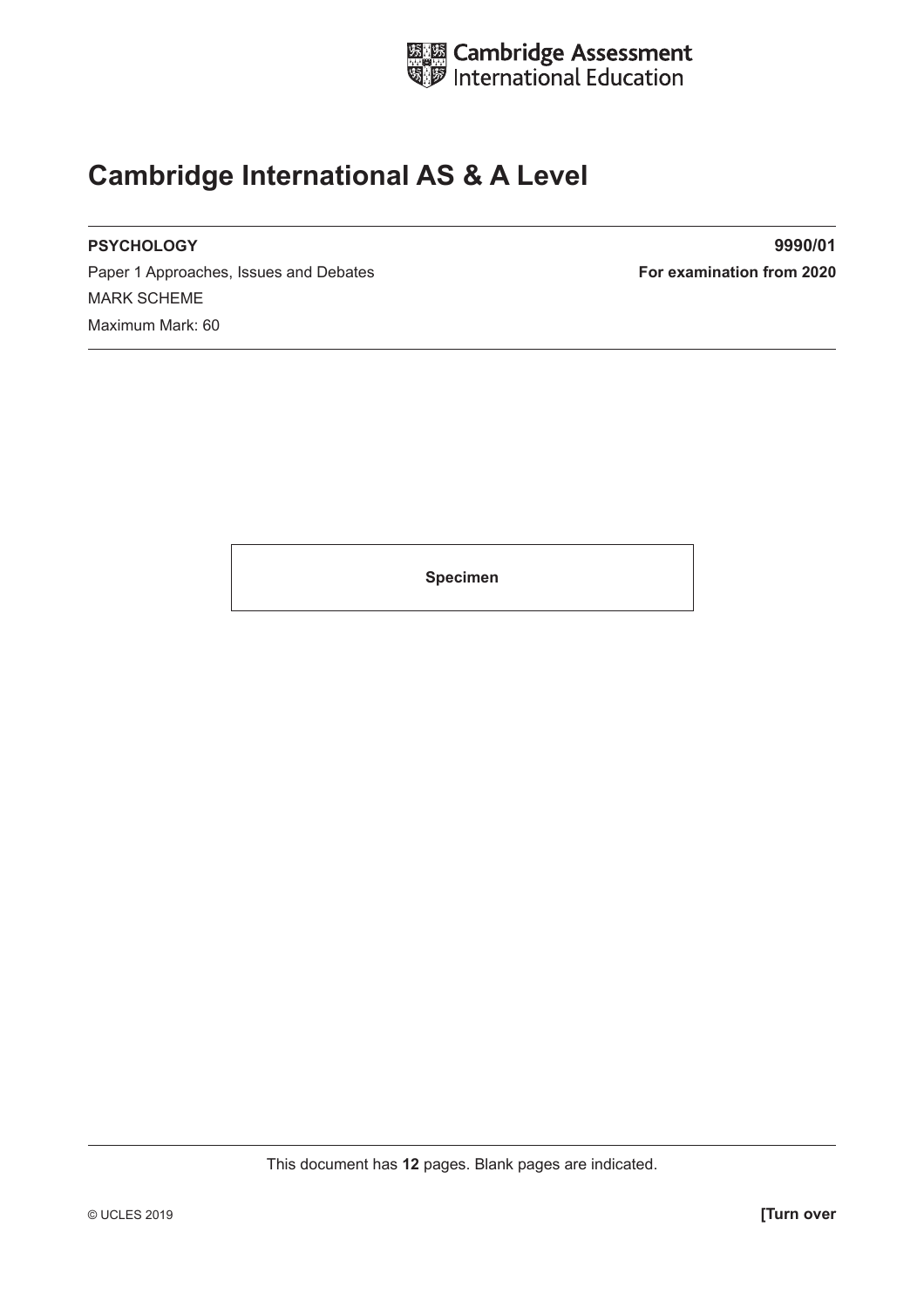## **Generic Marking Principles**

These general marking principles must be applied by all examiners when marking candidate answers. They should be applied alongside the specific content of the mark scheme or generic level descriptors for a question. Each question paper and mark scheme will also comply with these marking principles.

GENERIC MARKING PRINCIPLE 1:

Marks must be awarded in line with:

- the specific content of the mark scheme or the generic level descriptors for the question
- the specific skills defined in the mark scheme or in the generic level descriptors for the question
- the standard of response required by a candidate as exemplified by the standardisation scripts.

GENERIC MARKING PRINCIPLE 2:

Marks awarded are always **whole marks** (not half marks, or other fractions).

GENERIC MARKING PRINCIPLE 3:

Marks must be awarded **positively**:

- marks are awarded for correct/valid answers, as defined in the mark scheme. However, credit is given for valid answers which go beyond the scope of the syllabus and mark scheme, referring to your Team Leader as appropriate
- marks are awarded when candidates clearly demonstrate what they know and can do
- marks are not deducted for errors
- marks are not deducted for omissions
- answers should only be judged on the quality of spelling, punctuation and grammar when these features are specifically assessed by the question as indicated by the mark scheme. The meaning, however, should be unambiguous.

GENERIC MARKING PRINCIPLE 4:

Rules must be applied consistently e.g. in situations where candidates have not followed instructions or in the application of generic level descriptors.

GENERIC MARKING PRINCIPLE 5:

Marks should be awarded using the full range of marks defined in the mark scheme for the question (however; the use of the full mark range may be limited according to the quality of the candidate responses seen).

GENERIC MARKING PRINCIPLE 6:

Marks awarded are based solely on the requirements as defined in the mark scheme. Marks should not be awarded with grade thresholds or grade descriptors in mind.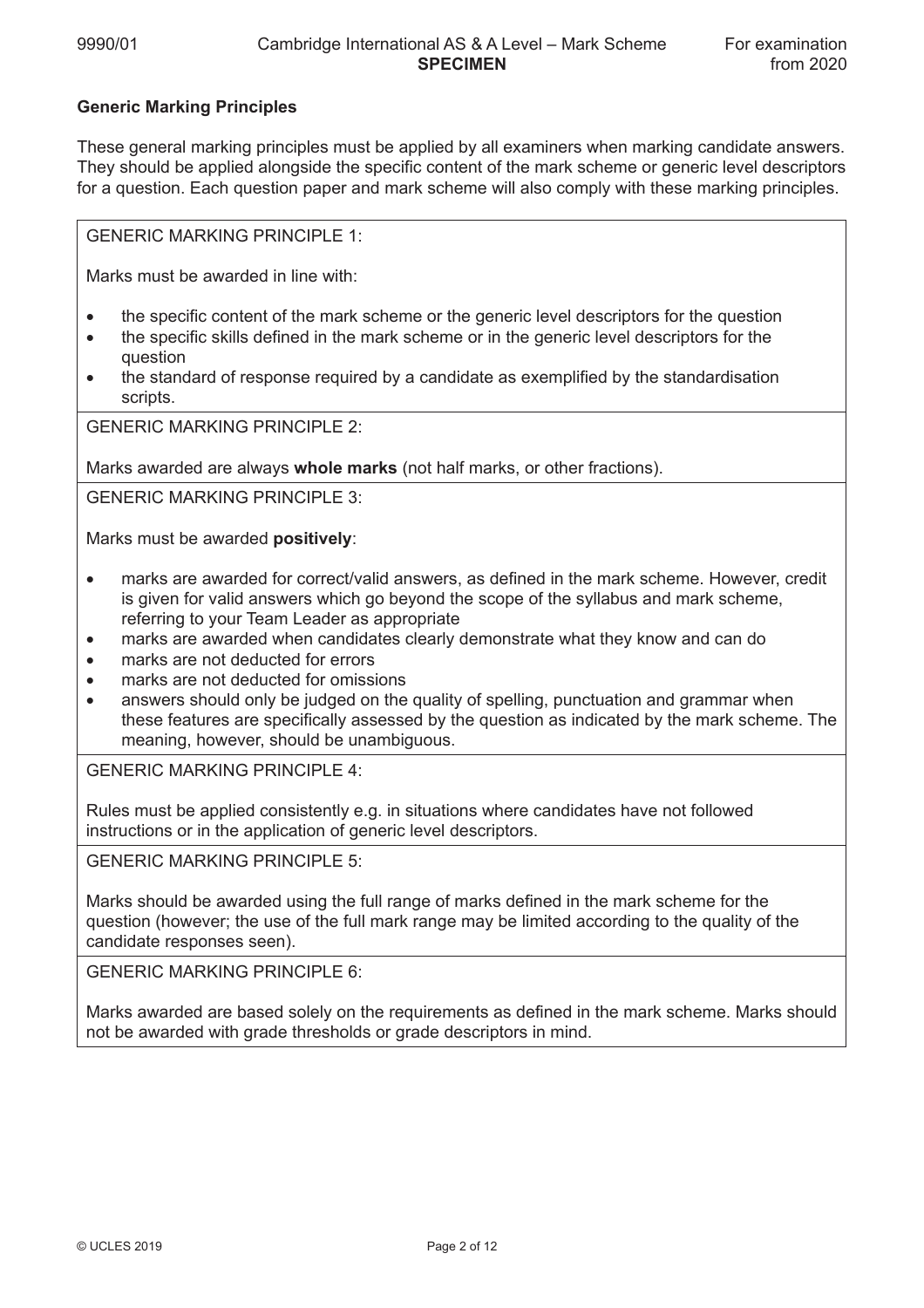| <b>Question</b> | <b>Answer</b>                                                                                                                                                                                                                                                                                                                                                                                                                                                            | <b>Marks</b> |
|-----------------|--------------------------------------------------------------------------------------------------------------------------------------------------------------------------------------------------------------------------------------------------------------------------------------------------------------------------------------------------------------------------------------------------------------------------------------------------------------------------|--------------|
|                 | State one aim from the study by Dement and Kleitman (sleep and<br>dreams).                                                                                                                                                                                                                                                                                                                                                                                               |              |
|                 | Award 1 mark for stating an aim.                                                                                                                                                                                                                                                                                                                                                                                                                                         |              |
|                 | to investigate the relationship between eye movements and dreaming (1)<br>$\bullet$<br>to see if more dreaming happens during REM sleep than non-REM sleep<br>$\bullet$<br>(1)<br>to investigate whether there is a link between the length of time in REM<br>$\bullet$<br>sleep and the length of dreaming (1)<br>to see if there is a relationship between the pattern of REM observed in<br>$\bullet$<br>sleep and the content of the dream discussed when awake. (1) |              |
|                 | Other appropriate responses should also be credited.                                                                                                                                                                                                                                                                                                                                                                                                                     |              |

| <b>Question</b> | <b>Answer</b>                                                                                                     | <b>Marks</b> |
|-----------------|-------------------------------------------------------------------------------------------------------------------|--------------|
| $\overline{2}$  | Identify which one of the following statements is not true of Dement and<br>Kleitman's observations of REM sleep. |              |
|                 | Award 1 mark for the correct statement:                                                                           |              |
|                 | Eye movements are more frequent in dreams about distant objects.                                                  |              |

| <b>Question</b> | <b>Answer</b>                                                                                                                                                                                                                                                                                                                                               | <b>Marks</b> |
|-----------------|-------------------------------------------------------------------------------------------------------------------------------------------------------------------------------------------------------------------------------------------------------------------------------------------------------------------------------------------------------------|--------------|
| 3(a)            | From the study by Laney et al. (false memory):                                                                                                                                                                                                                                                                                                              | $\mathbf{2}$ |
|                 | Explain why the study was carried out.                                                                                                                                                                                                                                                                                                                      |              |
|                 | Award 1 mark for partial explanation.<br>Award 2 marks for full explanation.                                                                                                                                                                                                                                                                                |              |
|                 | To test whether positive false memories could be implanted (for a food)<br>$\bullet$<br>(1) and whether this would lead to increased liking (for the food). (1)<br>To find out whether people could be led to believe that they liked<br>asparagus when they were young (1) and if that made them give a higher<br>rating to a photograph of asparagus. (1) |              |
|                 | Other appropriate responses should also be credited.                                                                                                                                                                                                                                                                                                        |              |
| 3(b)            | Describe what the participants were told about the purpose of the study<br>before it began.                                                                                                                                                                                                                                                                 | $\mathbf{2}$ |
|                 | Award 1 mark for each piece of information.                                                                                                                                                                                                                                                                                                                 |              |
|                 | What tasks they would be doing e.g. filling out questionnaires/doing tests<br>$\bullet$<br>on food preferences. (1)<br>That it was a study about (the relationship between) food preferences<br>$\bullet$<br>and personality. (1)                                                                                                                           |              |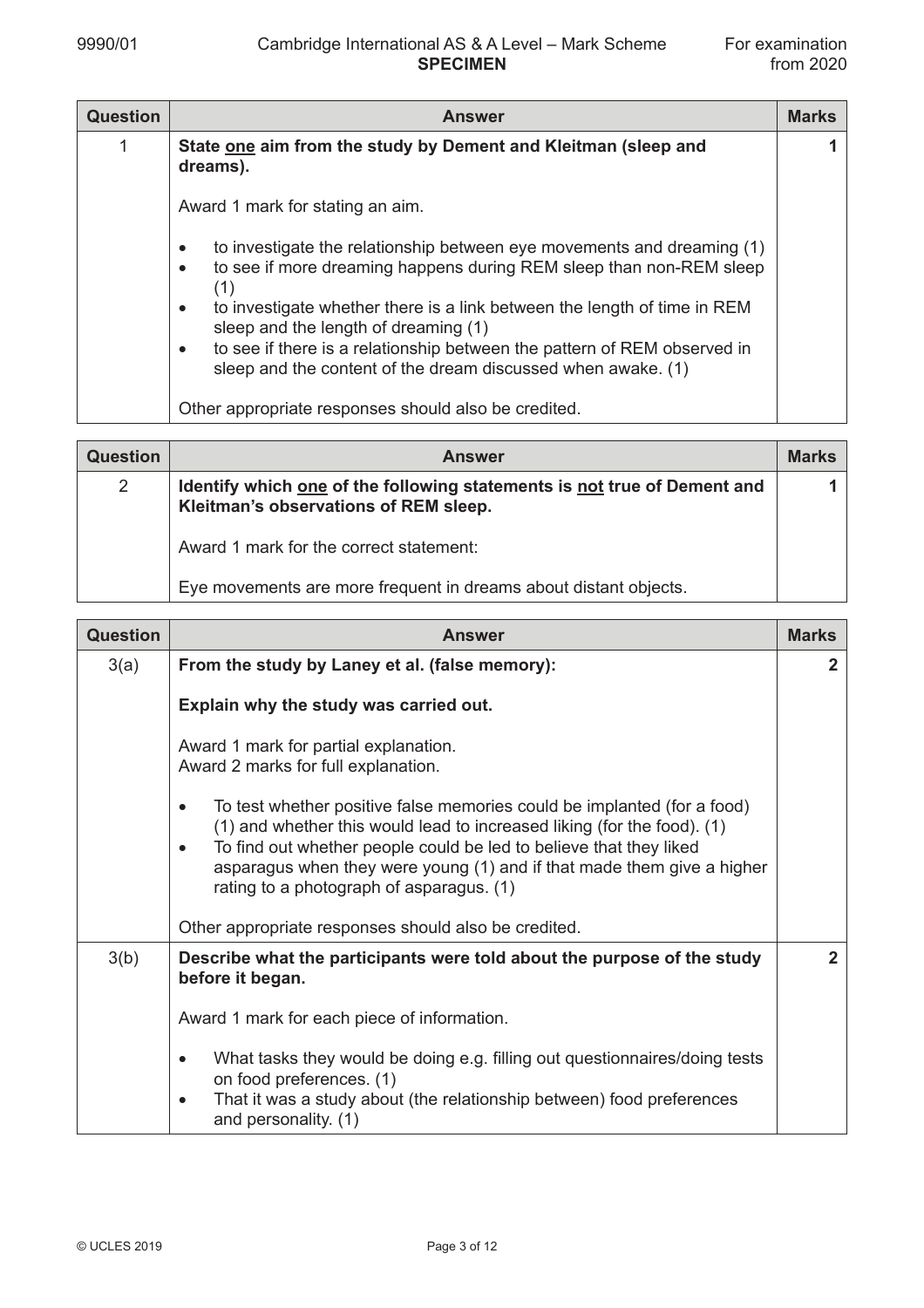| <b>Question</b> | <b>Answer</b>                                                                                                                                                                                                                                                                                                                                                                                                                                                                                                                                                                                                                                                                                                                                                                                                                                                                    | <b>Marks</b> |
|-----------------|----------------------------------------------------------------------------------------------------------------------------------------------------------------------------------------------------------------------------------------------------------------------------------------------------------------------------------------------------------------------------------------------------------------------------------------------------------------------------------------------------------------------------------------------------------------------------------------------------------------------------------------------------------------------------------------------------------------------------------------------------------------------------------------------------------------------------------------------------------------------------------|--------------|
| 3(c)            | Explain why the participants were not told that the study was about<br>false memories when they arrived at the laboratory.                                                                                                                                                                                                                                                                                                                                                                                                                                                                                                                                                                                                                                                                                                                                                       | 3            |
|                 | Award 1 mark for each of the following:<br>for identifying the potential influence of demand characteristics<br>٠<br>for outlining/defining what demand characteristics are (can be implicit in<br>$\bullet$<br>the answer)<br>for stating how this may affect the behaviour of the participant.<br>$\bullet$<br>For example:<br>it was used to avoid (the influence of) demand characteristics (1)<br>٠<br>this is when some feature of a study informs the participants about the<br>$\bullet$<br>real purpose of the study/because the participants' 'memories' could be<br>affected by knowing the aim (1)<br>therefore, this influences the participants' behaviour during the study<br>$\bullet$<br>independent of any experimental manipulation (reducing validity)/so the<br>participants may try harder to recall the 'real' memories than the 'false'<br>memories. (1) |              |
|                 | Other appropriate responses should also be credited.                                                                                                                                                                                                                                                                                                                                                                                                                                                                                                                                                                                                                                                                                                                                                                                                                             |              |

| <b>Question</b> | <b>Answer</b>                                                                                                                                                                                                                                                                                                                                                                     | <b>Marks</b> |
|-----------------|-----------------------------------------------------------------------------------------------------------------------------------------------------------------------------------------------------------------------------------------------------------------------------------------------------------------------------------------------------------------------------------|--------------|
| 4(a)            | The study by Baron-Cohen et al. (eyes test) used adult participants,<br>although similar studies have used children.                                                                                                                                                                                                                                                              | $\mathbf{2}$ |
|                 | Describe one methodological problem that could arise if child<br>participants were used in this study.                                                                                                                                                                                                                                                                            |              |
|                 | Award 1 mark for identifying a problem.<br>Award 1 mark for why this is a problem and/or consequences for the results.                                                                                                                                                                                                                                                            |              |
|                 | For example:<br>children might not understand the words (1) so they wouldn't be able to<br>$\bullet$<br>choose words correctly for the emotions, even if they had a glossary (this<br>might not help) $(1)$<br>so the results would be invalid (1) because the children might understand<br>$\bullet$<br>the emotions, just not be able to choose the words to describe them. (1) |              |
|                 | Other appropriate responses should also be credited.                                                                                                                                                                                                                                                                                                                              |              |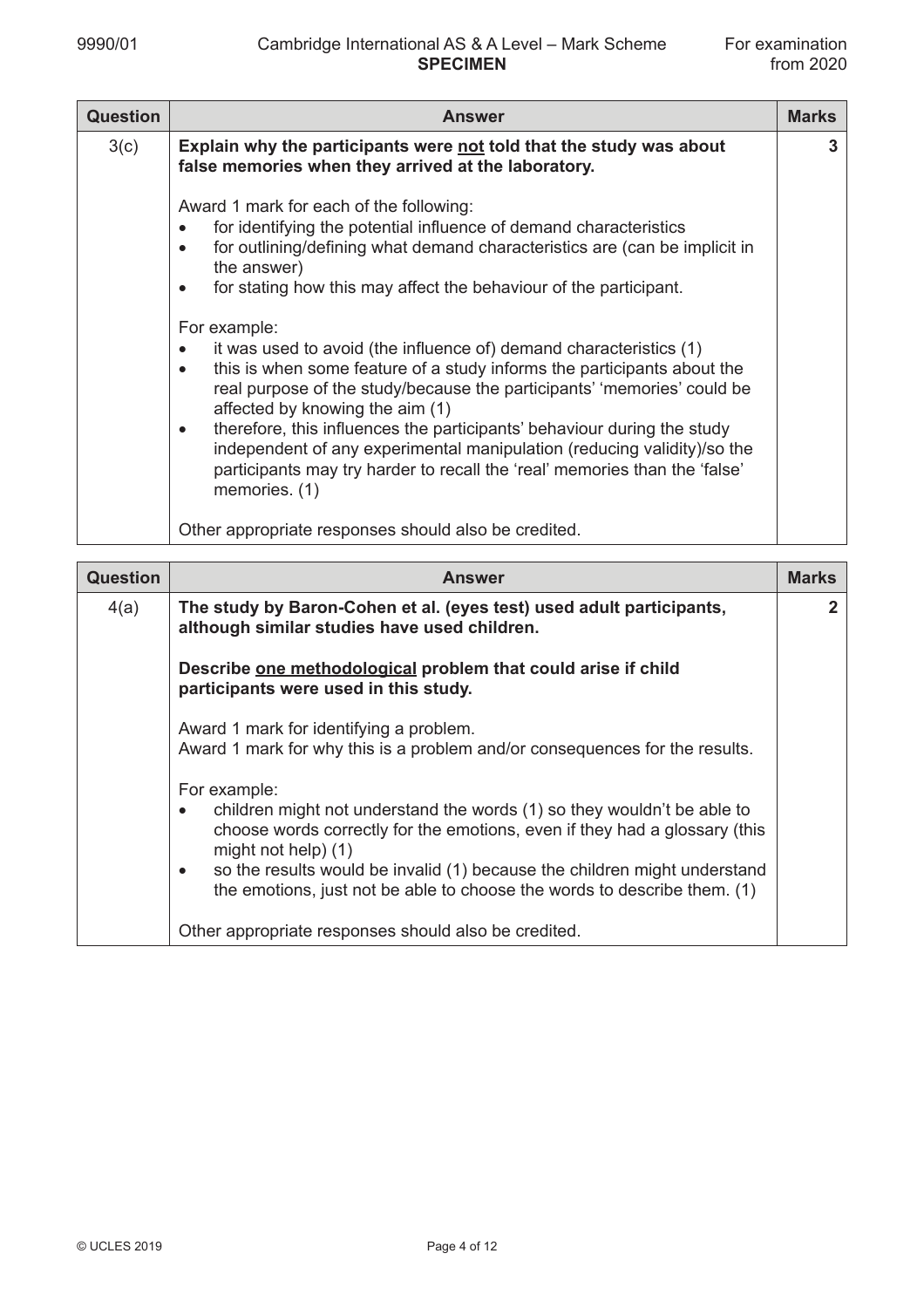| <b>Question</b> | <b>Answer</b>                                                                                                                                                                                                                                                                                                                                                                                                                                         | <b>Marks</b> |
|-----------------|-------------------------------------------------------------------------------------------------------------------------------------------------------------------------------------------------------------------------------------------------------------------------------------------------------------------------------------------------------------------------------------------------------------------------------------------------------|--------------|
| 4(b)            | Explain one useful application of the findings, if child participants were<br>used in this study.                                                                                                                                                                                                                                                                                                                                                     | 2            |
|                 | Award 1 mark for identifying a suitable application.<br>Award 1 mark for explaining this application.                                                                                                                                                                                                                                                                                                                                                 |              |
|                 | Explanation can include either how it could be applied or why it would be<br>useful. Candidates may also recognise problems with their suggested<br>application.                                                                                                                                                                                                                                                                                      |              |
|                 | For example:<br>eyes test could be used to detect autism in early childhood (1) because<br>$\bullet$<br>this may enable early treatment/therapy/to help parents, although it is not<br>intended as a diagnostic tool (so this might not work) (1)<br>the Autism Spectrum Quotient could be developed to ask child-friendly<br>$\bullet$<br>questions to detect autism early (1) so this would enable early treatment/<br>therapy/to help parents. (1) |              |
|                 | Other appropriate responses should also be credited.                                                                                                                                                                                                                                                                                                                                                                                                  |              |

| <b>Question</b> | <b>Answer</b>                                                                                                                                                                                                                                                                                                                                                                                                                                          | <b>Marks</b> |
|-----------------|--------------------------------------------------------------------------------------------------------------------------------------------------------------------------------------------------------------------------------------------------------------------------------------------------------------------------------------------------------------------------------------------------------------------------------------------------------|--------------|
| 5(a)            | Describe the conclusions from the study by Bandura et al. (aggression).                                                                                                                                                                                                                                                                                                                                                                                |              |
|                 | Award 1 mark for each correct answer up to a maximum of 3.                                                                                                                                                                                                                                                                                                                                                                                             |              |
|                 | <b>Three</b> from:<br>watching a model can produce aggression in the observer<br>boys are more likely to copy same gender models<br>$\bullet$<br>boys are more likely to copy physically aggressive behaviour than girls<br>$\bullet$<br>girls are slightly more likely to copy verbally aggressive behaviour than<br>$\bullet$<br>boys<br>aggression from male models is more likely to be copied than aggression<br>$\bullet$<br>from female models. |              |
|                 | Other appropriate responses, including elaboration, should also be credited.                                                                                                                                                                                                                                                                                                                                                                           |              |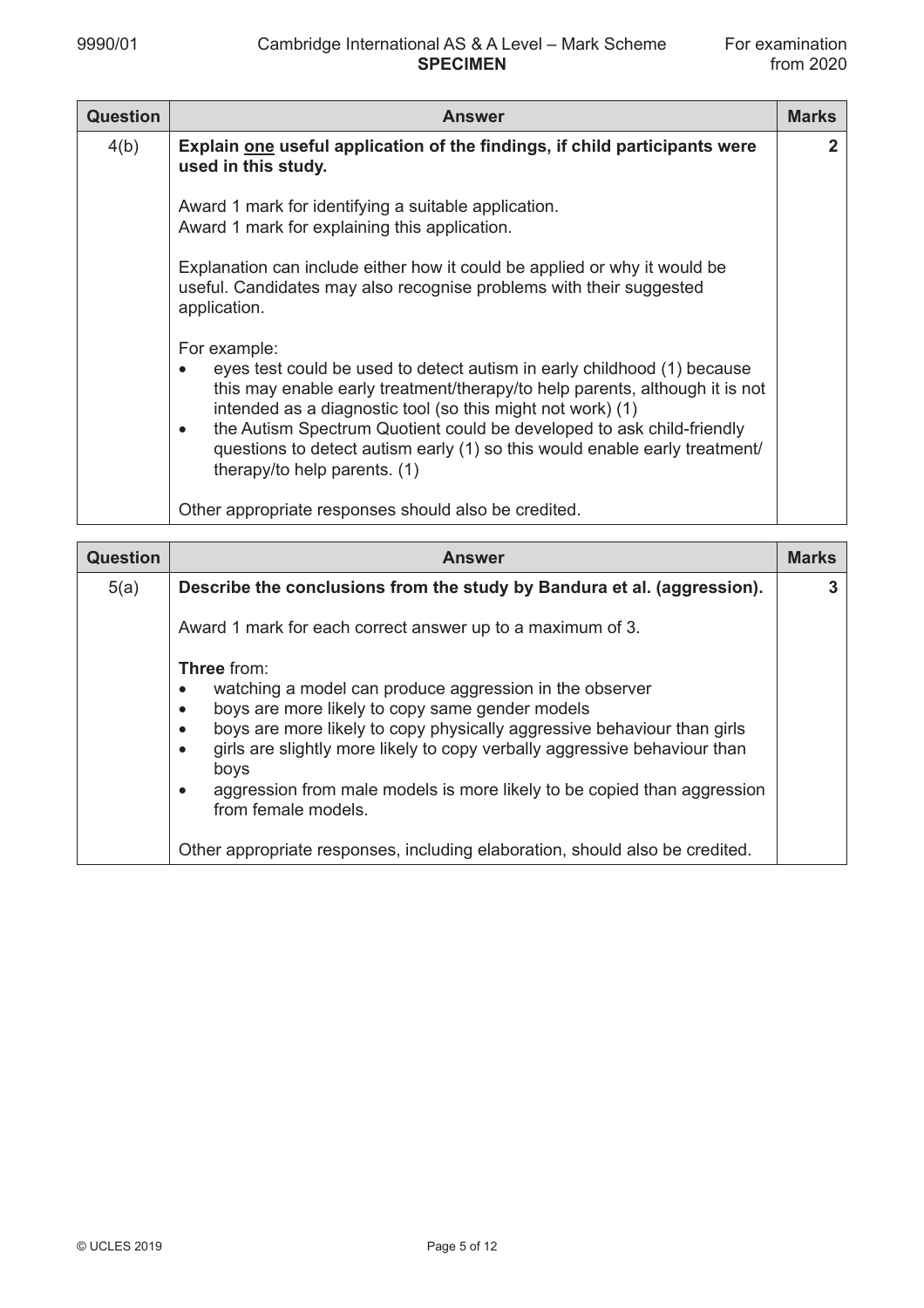| <b>Question</b> | <b>Answer</b>                                                                                                                                                                                                                                                                                                                                                                                                                                                                                                                                                                                                                                                                                                                                                                                                                                                                                                                                                              | <b>Marks</b> |
|-----------------|----------------------------------------------------------------------------------------------------------------------------------------------------------------------------------------------------------------------------------------------------------------------------------------------------------------------------------------------------------------------------------------------------------------------------------------------------------------------------------------------------------------------------------------------------------------------------------------------------------------------------------------------------------------------------------------------------------------------------------------------------------------------------------------------------------------------------------------------------------------------------------------------------------------------------------------------------------------------------|--------------|
| 5(b)            | Explain two ways in which the learning approach is different from the<br>social approach. Use the study by Bandura et al. as an example of the<br>learning approach.                                                                                                                                                                                                                                                                                                                                                                                                                                                                                                                                                                                                                                                                                                                                                                                                       | 4            |
|                 | For each way:<br>Award 1 mark for identifying an aspect of the learning approach as<br>exemplified by Bandura.<br>Award 1 mark for explaining how this is different in the social approach.                                                                                                                                                                                                                                                                                                                                                                                                                                                                                                                                                                                                                                                                                                                                                                                |              |
|                 | For example:<br>the learning approach focuses on the acquisition of behaviours, for<br>$\bullet$<br>example, in Bandura et al. the acquisition of (specific) aggressive<br>responses (1) whereas the social approach focuses on behaviours that<br>are a product of the social situation (1)<br>the learning approach typically uses rigorous laboratory experiments, for<br>$\bullet$<br>example, in Bandura et al. a controlled environment with adult models<br>showing pre-decided behaviours and being observed through a one-<br>way mirror (1) whereas the social approach often studies behaviour in<br>context, i.e. observes social situations/uses field studies (1)<br>the learning approach focuses on studying individuals, for example,<br>$\bullet$<br>Bandura et al. observed each child individually (following their opportunity<br>to observe the adult model) (1) whereas the social approach focuses on<br>the interactions between individuals. (1) |              |
|                 | Other appropriate responses should also be credited.                                                                                                                                                                                                                                                                                                                                                                                                                                                                                                                                                                                                                                                                                                                                                                                                                                                                                                                       |              |

| <b>Question</b> | <b>Answer</b>                                                                                                                                                                                                                                                                                              | <b>Marks</b> |
|-----------------|------------------------------------------------------------------------------------------------------------------------------------------------------------------------------------------------------------------------------------------------------------------------------------------------------------|--------------|
| 6(a)            | Describe one aim from the study by Saavedra and Silverman (button<br>phobia).                                                                                                                                                                                                                              | 2            |
|                 | Award 1 mark for identifying a suitable aim.<br>Award 1 further mark for elaboration of the aim.                                                                                                                                                                                                           |              |
|                 | For example:<br>to study what caused button phobia in a young boy (1)<br>to investigate the (understudied) ideas of disgust and evaluative learning<br>٠<br>$(1)$ in a child (rather than in adults) $(1)$<br>to treat the boy's button phobia (1) by reducing disgust/fear responses.<br>$\bullet$<br>(1) |              |
|                 | Other appropriate responses should also be credited.                                                                                                                                                                                                                                                       |              |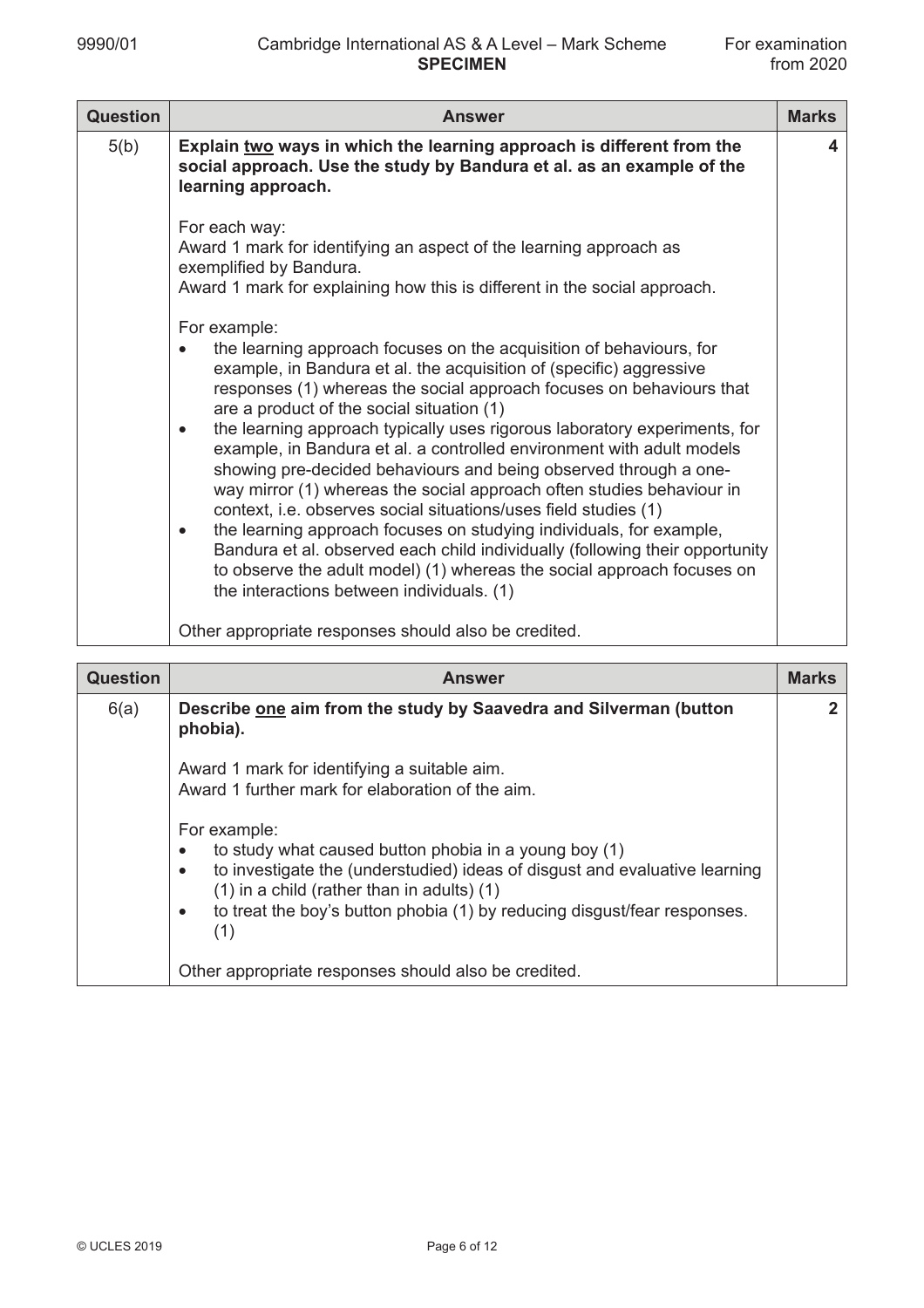| <b>Question</b> | <b>Answer</b>                                                                                                                                                              | <b>Marks</b> |
|-----------------|----------------------------------------------------------------------------------------------------------------------------------------------------------------------------|--------------|
| 6(b)            | Explain how two results from the study by Saavedra and Silverman<br>relate to the aim you have described in part (a).                                                      | 4            |
|                 | Award 1 mark for identifying a result.<br>Award 1 mark for an explanation linking to the aim in part (a).                                                                  |              |
|                 | buttons from a bowl fell on the boy (1) which was very distressing, e.g.<br>$\bullet$<br>embarrassing in front of the class (1)                                            |              |
|                 | the boy was able to avoid buttons over a long period of time (four years)<br>$\bullet$<br>(1) which reinforced his fear (1)                                                |              |
|                 | in vivo exposure tasks were achieved by session four (1) but the boy's<br>$\bullet$<br>distress levels were higher than when the tasks started (1)                         |              |
|                 | after the in vivo exposure tasks, the boy's ratings of distress increased<br>$\bullet$<br>instead of decreased (1) which was consistent with evaluative learning<br>(1)    |              |
|                 | imagery sessions helped to reduce disgust of buttons (1) and this<br>$\bullet$<br>reduced the boy's level of distress (1)                                                  |              |
|                 | cognitive re-structuring helped the boy make progress from larger to<br>$\bullet$<br>smaller buttons (1) and after further treatment he could wear buttons (1)             |              |
|                 | when the treatment changed from behavioural exposure tasks to imagery<br>$\bullet$<br>sessions (1) the boy's phobia of buttons reduced and then eventually<br>stopped. (1) |              |
|                 | Other appropriate responses should also be credited.                                                                                                                       |              |

| <b>Question</b> | <b>Answer</b>                                                                                                                                                                                                                             | <b>Marks</b> |
|-----------------|-------------------------------------------------------------------------------------------------------------------------------------------------------------------------------------------------------------------------------------------|--------------|
| $\overline{7}$  | Studies in cognitive psychology could be used to help workers doing<br>repetitive jobs who find it hard to concentrate.                                                                                                                   | 4            |
|                 | Describe how the results of the study by Andrade (doodling) could be<br>applied to help with this problem.                                                                                                                                |              |
|                 | Award 2 marks for describing the results of Andrade's study.<br>Award 2 marks for applying the results described to one of the situations<br>given.                                                                                       |              |
|                 | <b>Results</b><br>Memory for names by doodlers $(5.1)$ better than controls $(4)$ . $(1)$<br>Memory for places by doodlers $(2.4)$ better than controls $(1.8)$ . $(1)$<br>In each case, the difference was significant. (1)<br>$\bullet$ |              |
|                 | <b>Application</b><br>If they can doodle while doing their job they will concentrate better. (1)<br>So they will be able to notice and remember things they have to do better<br>when they doodle. (1)                                    |              |
|                 | Other appropriate responses should also be credited.                                                                                                                                                                                      |              |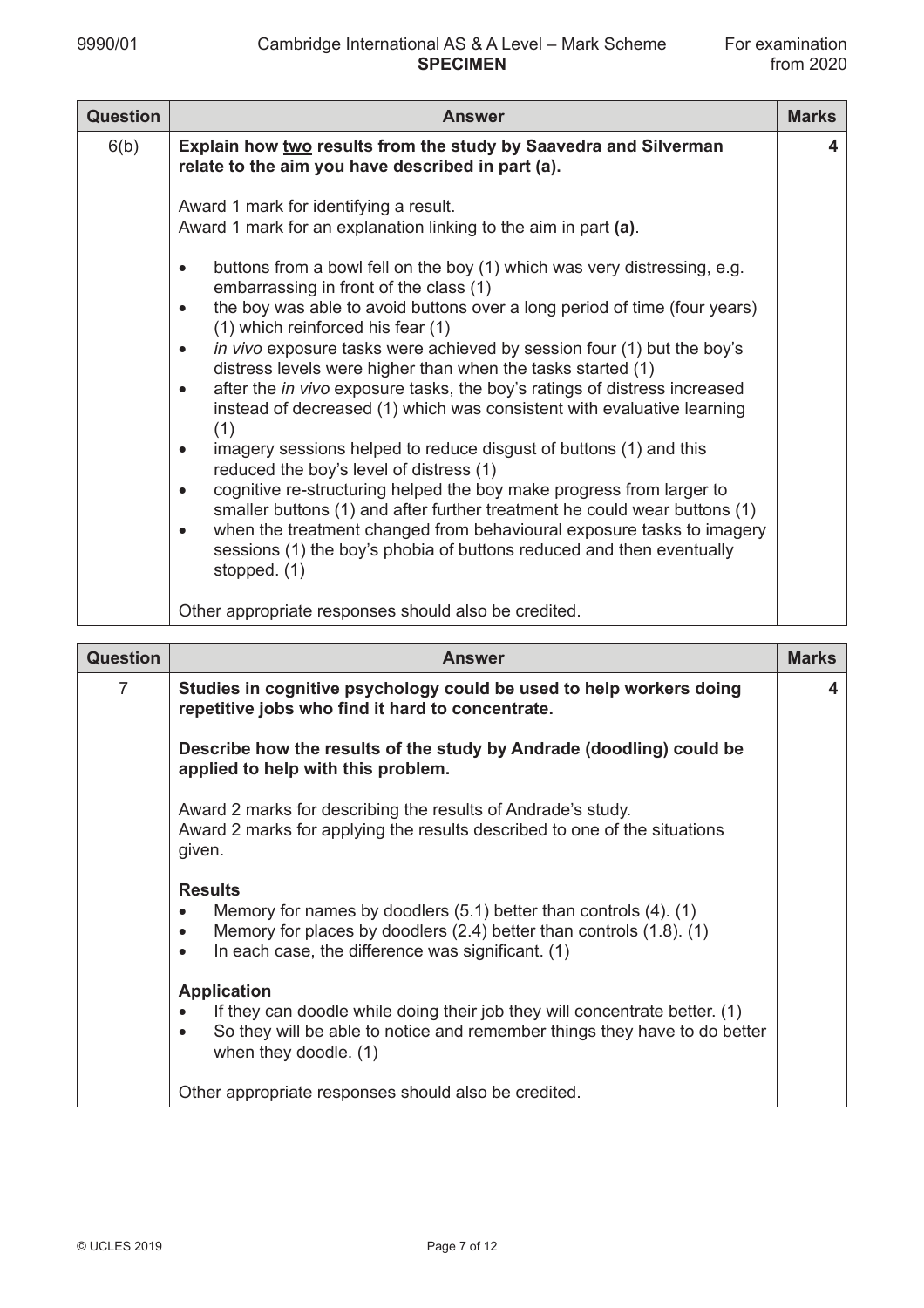| <b>Question</b> | <b>Answer</b>                                                                                                                                                                                                                                                                                                                                                                                                                | <b>Marks</b> |
|-----------------|------------------------------------------------------------------------------------------------------------------------------------------------------------------------------------------------------------------------------------------------------------------------------------------------------------------------------------------------------------------------------------------------------------------------------|--------------|
| 8               | According to Milgram, his study on obedience produced two surprising<br>findings.                                                                                                                                                                                                                                                                                                                                            | 4            |
|                 | Describe both of these surprising findings.                                                                                                                                                                                                                                                                                                                                                                                  |              |
|                 | For each finding:<br>Award 1 mark for identification of the finding.<br>Award 1 mark for the description.<br>For example:<br>strength of obedient tendencies: 26/40 participants followed instructions<br>to hurt another person (1), e.g. disregarding learned moral conduct,<br>even though they had no special powers to enforce his commands, and<br>disobedience would bring no material loss, i.e. showed Germans were |              |
|                 | not different (1)<br>emotional strain (against what their conscience dictates) (1), e.g.<br>$\bullet$<br>twitching, stuttering, pulling earlobe, twisted hands, pushed his head into<br>his hands, muttered 'Oh God, let's stop it', i.e. showed Germans were not<br>different. (1)                                                                                                                                          |              |
|                 | Other appropriate responses should also be credited.                                                                                                                                                                                                                                                                                                                                                                         |              |

| <b>Question</b> | <b>Answer</b>                                                                                                                                                                                                                                                                                                                                                                                                                                                                                                                                                                                                                                                                                                                                                                                                                                                                                                                                                                                                                                                                                                                                                   | <b>Marks</b> |
|-----------------|-----------------------------------------------------------------------------------------------------------------------------------------------------------------------------------------------------------------------------------------------------------------------------------------------------------------------------------------------------------------------------------------------------------------------------------------------------------------------------------------------------------------------------------------------------------------------------------------------------------------------------------------------------------------------------------------------------------------------------------------------------------------------------------------------------------------------------------------------------------------------------------------------------------------------------------------------------------------------------------------------------------------------------------------------------------------------------------------------------------------------------------------------------------------|--------------|
| 9               | The study by Canli et al. used a brain scan.                                                                                                                                                                                                                                                                                                                                                                                                                                                                                                                                                                                                                                                                                                                                                                                                                                                                                                                                                                                                                                                                                                                    | 4            |
|                 | Explain why brain scans are used in the biological approach to<br>psychology. Use an example in your answer.                                                                                                                                                                                                                                                                                                                                                                                                                                                                                                                                                                                                                                                                                                                                                                                                                                                                                                                                                                                                                                                    |              |
|                 | Award 1 mark for correct reason for using brain scans in the biological<br>approach.                                                                                                                                                                                                                                                                                                                                                                                                                                                                                                                                                                                                                                                                                                                                                                                                                                                                                                                                                                                                                                                                            |              |
|                 | Award 2-3 marks for correct reason with relevant example (from Canli et al.<br>or other biological approach study).                                                                                                                                                                                                                                                                                                                                                                                                                                                                                                                                                                                                                                                                                                                                                                                                                                                                                                                                                                                                                                             |              |
|                 | Award 4 marks for correct reason with elaboration and an example.                                                                                                                                                                                                                                                                                                                                                                                                                                                                                                                                                                                                                                                                                                                                                                                                                                                                                                                                                                                                                                                                                               |              |
|                 | For example:<br>because the biological approach studies the role of neurons/the brain (1)<br>and how they control/affect emotion/behaviour/cognition (1), and CAT/<br>MRI scans tell us about brain structures. (1) For example, their size in<br>different people/how they change with age/when they are damaged (1)<br>brain scans can tell us about what different areas might do (1) and PET/<br>$\bullet$<br>fMRI scans tell us about brain activity. (1) For example, how it is linked<br>to perceptions or actions (1), the focus of the scan on amygdala in Canli<br>et al. was used with participants who were awake/actively engaged in a<br>task/rated emotionality to visual scenes which showed scan activity was<br>related to a cognitive variable/memory (1)<br>it is an objective/reliable technique typical of the scientific stance of the<br>$\bullet$<br>biological approach (1) and allows for controls to be imposed (1). For<br>example, the control in Canli et al. was neutral images (1). These would<br>be rapid when the patient was dreaming, by watching the eyes, they<br>would move rapidly when the patient was dreaming. (1) |              |
|                 | Other appropriate responses should also be credited.                                                                                                                                                                                                                                                                                                                                                                                                                                                                                                                                                                                                                                                                                                                                                                                                                                                                                                                                                                                                                                                                                                            |              |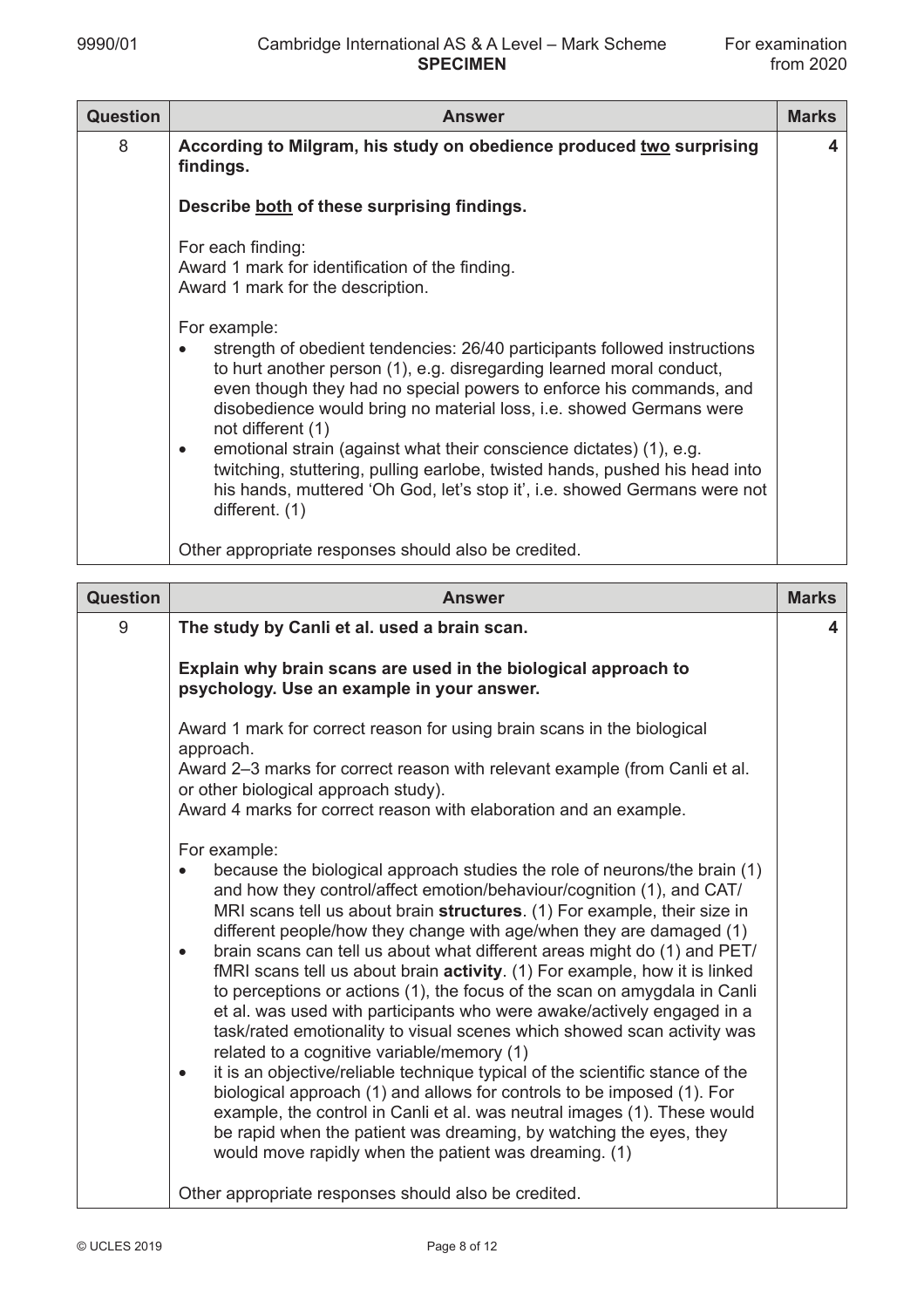| <b>Question</b> | <b>Answer</b>                                                                                                                                                                                                                                                                                                                                                                                                                                                                                                                                                                                                                                                                                                                                                                                                                                                                                                                      | <b>Marks</b> |
|-----------------|------------------------------------------------------------------------------------------------------------------------------------------------------------------------------------------------------------------------------------------------------------------------------------------------------------------------------------------------------------------------------------------------------------------------------------------------------------------------------------------------------------------------------------------------------------------------------------------------------------------------------------------------------------------------------------------------------------------------------------------------------------------------------------------------------------------------------------------------------------------------------------------------------------------------------------|--------------|
| 10(a)           | From the study by Piliavin et al. (subway Samaritans):                                                                                                                                                                                                                                                                                                                                                                                                                                                                                                                                                                                                                                                                                                                                                                                                                                                                             | 4            |
|                 | Outline two aims of the study.                                                                                                                                                                                                                                                                                                                                                                                                                                                                                                                                                                                                                                                                                                                                                                                                                                                                                                     |              |
|                 | For each:<br>Award 1 mark for a brief aim.<br>Award 2 marks for a clear, detailed aim.<br>For example:<br>to investigate helping behaviour (1)<br>to see if people help others on a train/subway (1)<br>$\bullet$<br>to see if people help drunk victims (1)<br>$\bullet$<br>they wanted to study bystander behaviour outside the laboratory, in a<br>realistic setting where participants would have a clear view of the victim<br>(2)<br>they wanted to see whether helping behaviour was affected by the<br>$\bullet$<br>victim's responsibility for being in a situation where they needed help (2)<br>they wanted to see whether helping behaviour was affected by the race<br>$\bullet$<br>of the victim (2)<br>they wanted to see whether helping behaviour was affected by the<br>$\bullet$<br>modelling of helping behaviour (2)<br>they wanted to see whether helping behaviour was affected by the size of<br>$\bullet$ |              |
|                 | the group. $(2)$<br>Other appropriate responses should also be credited.                                                                                                                                                                                                                                                                                                                                                                                                                                                                                                                                                                                                                                                                                                                                                                                                                                                           |              |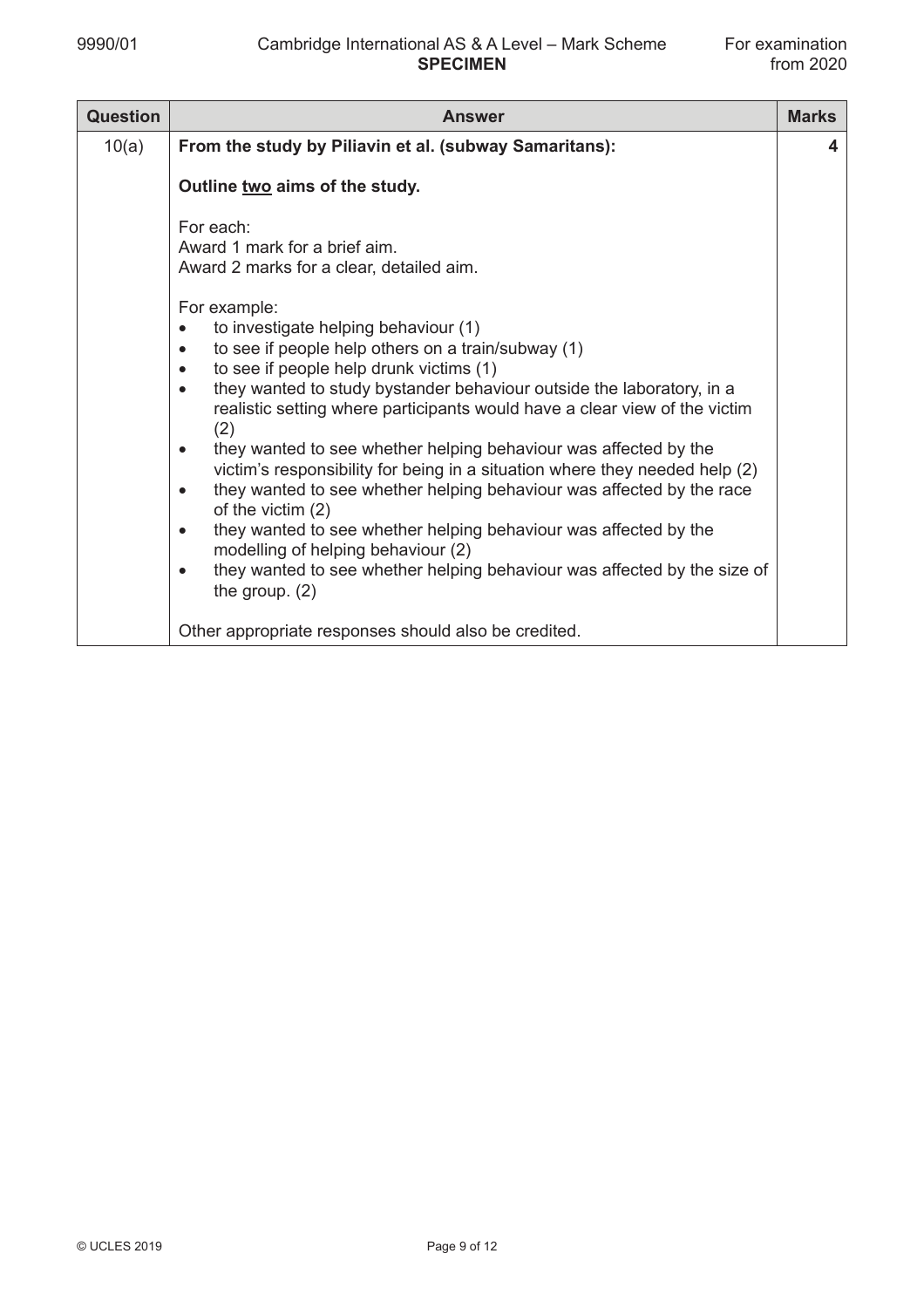| <b>Question</b> | <b>Answer</b>                                                                                                                                                                                                                                                                                                                                                                                                                                                                                                                                                                                                                                                                                                                                                                                                       | <b>Marks</b> |
|-----------------|---------------------------------------------------------------------------------------------------------------------------------------------------------------------------------------------------------------------------------------------------------------------------------------------------------------------------------------------------------------------------------------------------------------------------------------------------------------------------------------------------------------------------------------------------------------------------------------------------------------------------------------------------------------------------------------------------------------------------------------------------------------------------------------------------------------------|--------------|
| 10(b)           | Discuss at least two strengths and two weaknesses of the study.                                                                                                                                                                                                                                                                                                                                                                                                                                                                                                                                                                                                                                                                                                                                                     | 8            |
|                 | Answers could include:                                                                                                                                                                                                                                                                                                                                                                                                                                                                                                                                                                                                                                                                                                                                                                                              |              |
|                 | <b>Strengths</b><br>The setting was a subway train which is not artificial (a real situation).<br>People can find themselves in this situation daily, so the study does have<br>ecological validity.<br>As the setting is on a train and therefore natural and no one was<br>$\bullet$<br>aware that the whole situation was staged, there was very little chance<br>that anyone would have shown behaviour to fit the aim of the study.<br>Therefore, the behaviour shown by the participants was natural and<br>therefore valid/reduced demand characteristics.<br>The data collection included both qualitative and quantitative data, so<br>$\bullet$<br>was informative about how much helping there was (or wasn't) and why.                                                                                  |              |
|                 | <b>Weaknesses</b><br>The positioning of people in the carriages could not be controlled (this is<br>$\bullet$<br>just one example). Therefore, they may not have noticed the incident or<br>ignored it as they were reading etc., so it may not have been the type of<br>victim affecting helping levels.<br>The participants in the train did not know it was a study so were deceived<br>$\bullet$<br>and obviously informed consent could not be taken from them prior to the<br>collapse. This goes against ethical guidelines.<br>Participants may have been distressed by the events on the train, which<br>$\bullet$<br>goes against the guideline of protecting participants from harm.<br>Other appropriate responses should also be credited.<br>Mark according to the levels of response criteria below: |              |
|                 | Level 4 (7-8 marks)<br>The candidate has discussed at least two strengths and two weaknesses<br>of the Piliavin et al. study.<br>Accurate knowledge and understanding is applied.<br>$\bullet$<br>There is a clear line of reasoning which is logically structured and<br>$\bullet$<br>thoroughly evaluated.                                                                                                                                                                                                                                                                                                                                                                                                                                                                                                        |              |
|                 | Level 3 (5–6 marks)<br>The candidate has given at least one strength and at least one weakness<br>of the Piliavin et al. study.<br>Knowledge and understanding is applied.<br>$\bullet$<br>There is evidence of some structured reasoning and some evaluation.<br>$\bullet$                                                                                                                                                                                                                                                                                                                                                                                                                                                                                                                                         |              |
|                 | Level 2 (3-4 marks)<br>The candidate has given one of the required strengths or weaknesses of<br>$\bullet$<br>the Piliavin et al. study.<br>Some evidence that knowledge and understanding is applied but this<br>$\bullet$<br>may be limited.<br>There is evidence of some reasoning with limited evaluation.<br>$\bullet$                                                                                                                                                                                                                                                                                                                                                                                                                                                                                         |              |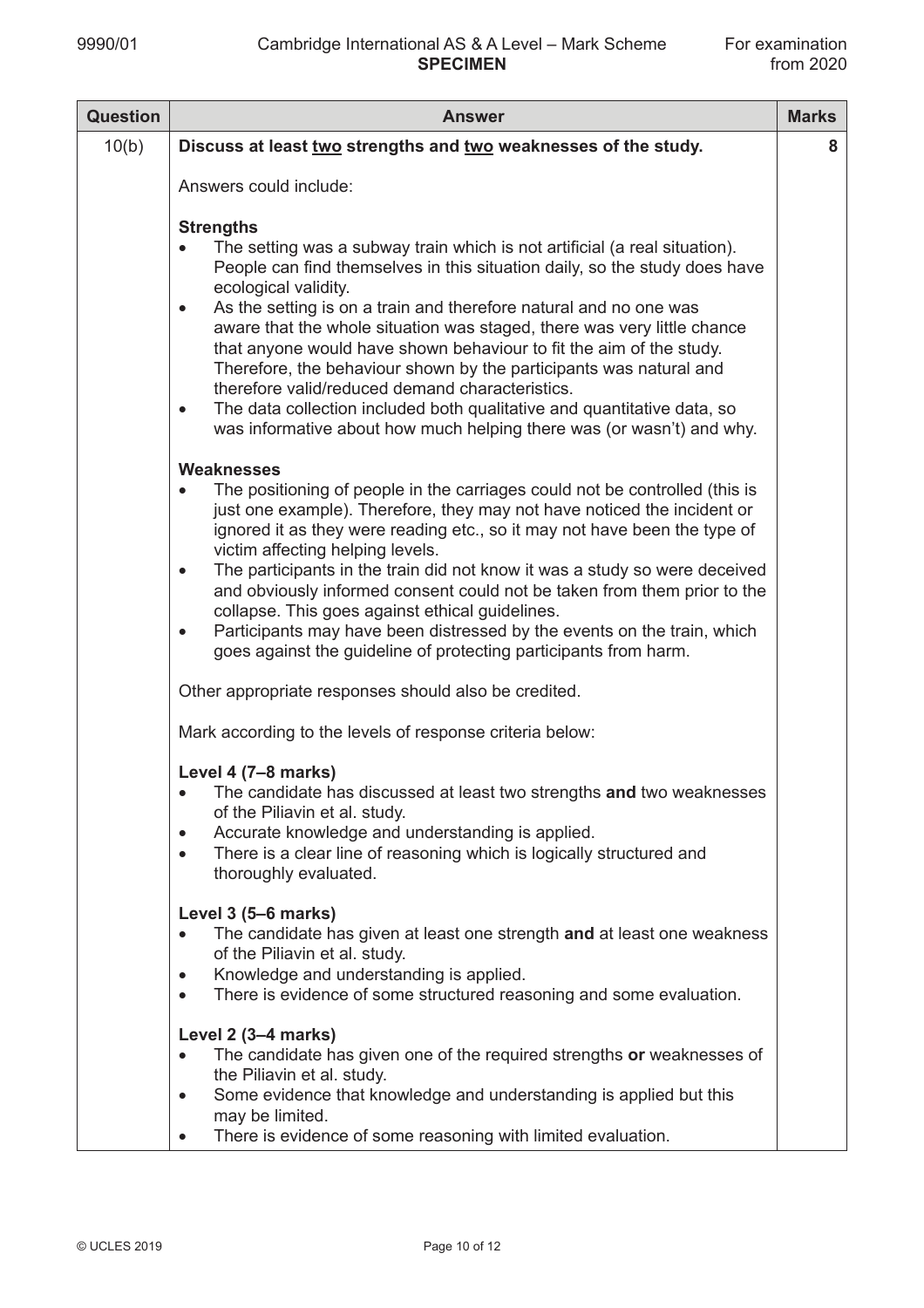| <b>Question</b> | <b>Answer</b>                                                                                                                                                                                                                                                                             | <b>Marks</b> |
|-----------------|-------------------------------------------------------------------------------------------------------------------------------------------------------------------------------------------------------------------------------------------------------------------------------------------|--------------|
| 10(b)           | Level $1(1-2 marks)$<br>The candidate has given one basic strength or weakness that is in the<br>$\bullet$<br>context of the Piliavin et al. study OR<br>The candidate has given two evaluation points that are basic.<br>$\bullet$<br>Level 0 (0 marks)<br>No response worthy of credit. |              |

| <b>Question</b> | <b>Answer</b>                                                                                                                                                                                                                                                                                                                                                                                                                                                                                                                                                                                                                                                                                                                                                                                                                                                                                                                                                                                                                                                                                                                                                                                                                                                                                                                                                                                                                                                                   | <b>Marks</b> |
|-----------------|---------------------------------------------------------------------------------------------------------------------------------------------------------------------------------------------------------------------------------------------------------------------------------------------------------------------------------------------------------------------------------------------------------------------------------------------------------------------------------------------------------------------------------------------------------------------------------------------------------------------------------------------------------------------------------------------------------------------------------------------------------------------------------------------------------------------------------------------------------------------------------------------------------------------------------------------------------------------------------------------------------------------------------------------------------------------------------------------------------------------------------------------------------------------------------------------------------------------------------------------------------------------------------------------------------------------------------------------------------------------------------------------------------------------------------------------------------------------------------|--------------|
| 11              | Evaluate the study by Schachter and Singer (two factors in emotion).                                                                                                                                                                                                                                                                                                                                                                                                                                                                                                                                                                                                                                                                                                                                                                                                                                                                                                                                                                                                                                                                                                                                                                                                                                                                                                                                                                                                            | 10           |
|                 | Answers could include:<br>tested the two factor theory, looking at physiological and psychological<br>$\bullet$<br>components of emotion<br>used a stooge to manipulate psychological component, happy or angry<br>$\bullet$<br>used a questionnaire to create emotional arousal and adrenalin to create<br>$\bullet$<br>physical arousal<br>measured responses by how much the participant joined in with the<br>$\bullet$<br>stooge<br>found that both factors were important<br>$\bullet$<br>the physiological factors were interpreted differently depending on the<br>$\bullet$<br>psychological component from the stooge's behaviour<br>it isn't ethical because the participants were annoyed by the stooge/<br>$\bullet$<br>deceived by the injection etc. although this gives it good validity because<br>the participants were unaware of the intention to manipulate their mood<br>it has good generalisability because the sample was large (184<br>$\bullet$<br>participants)<br>but all the participants were male, reducing generalisability as females'<br>$\bullet$<br>emotions may have been different<br>there may have been issues with standardisation between participants<br>$\bullet$<br>as the response of each person to the stooge would have been different,<br>meaning that the stooge's behaviour can't have been identical.<br>Other appropriate responses should also be credited.<br>Mark according to the levels of response criteria below: |              |
|                 | Level 4 (8-10 marks)<br>Evaluation is comprehensive.<br>$\bullet$<br>Answer demonstrates evidence of careful planning, organisation and<br>$\bullet$<br>selection of material.<br>Analysis (valid conclusions that effectively summarise issues and<br>arguments) is evident throughout.<br>Answer demonstrates an excellent understanding of the material.                                                                                                                                                                                                                                                                                                                                                                                                                                                                                                                                                                                                                                                                                                                                                                                                                                                                                                                                                                                                                                                                                                                     |              |
|                 | Level 3 (6-7 marks)<br>Evaluation is good.<br>$\bullet$<br>Answer demonstrates some planning and is well organised.<br>$\bullet$<br>Analysis is often evident but may not be consistently applied.<br>Answer demonstrates a good understanding of the material.<br>$\bullet$                                                                                                                                                                                                                                                                                                                                                                                                                                                                                                                                                                                                                                                                                                                                                                                                                                                                                                                                                                                                                                                                                                                                                                                                    |              |